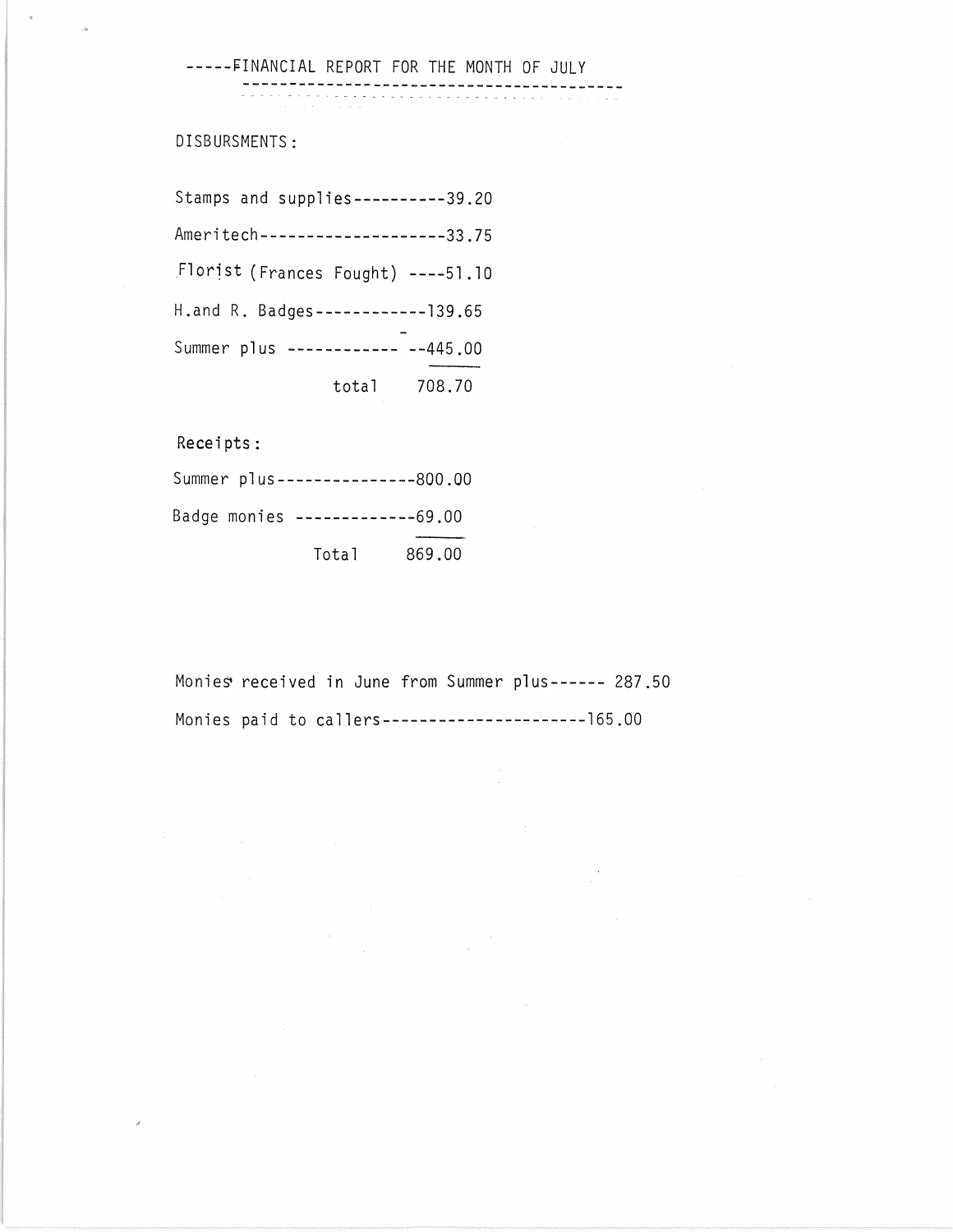Disbursnbnts:

| Stamps and supplies-----------------95.00 |  |  |
|-------------------------------------------|--|--|
| State corp meetins---------------- 75.06  |  |  |
| Flyers for Wheel chair benifit-----29.47  |  |  |
| Kitchen door-----------------------195.13 |  |  |
| Honor luncheon supplies ----------51.32   |  |  |
| Summer plus callers----------------322.00 |  |  |
| Cardinal caterers deposit---------380.00  |  |  |
| Ameritech -------------------------33.75  |  |  |
| Telephone calls---------------------46.25 |  |  |
| 9.90<br>R N & S Engravers(name plates)    |  |  |
| Ribbons for benifit dances--------217.26  |  |  |

Total-----------]<sub>1</sub>425.14

Receipts:: Summer plus---------------555.00 Kings Island--------------234.08 Bud & Millie White (donation) ----50.00 Food bank donation( Main Streamers)---- 25.00 Pop & Split the Pot( Summer Plus) ------316.36 Change money(summer plus)------------70.00  $Total$  -----  $1,250.44$